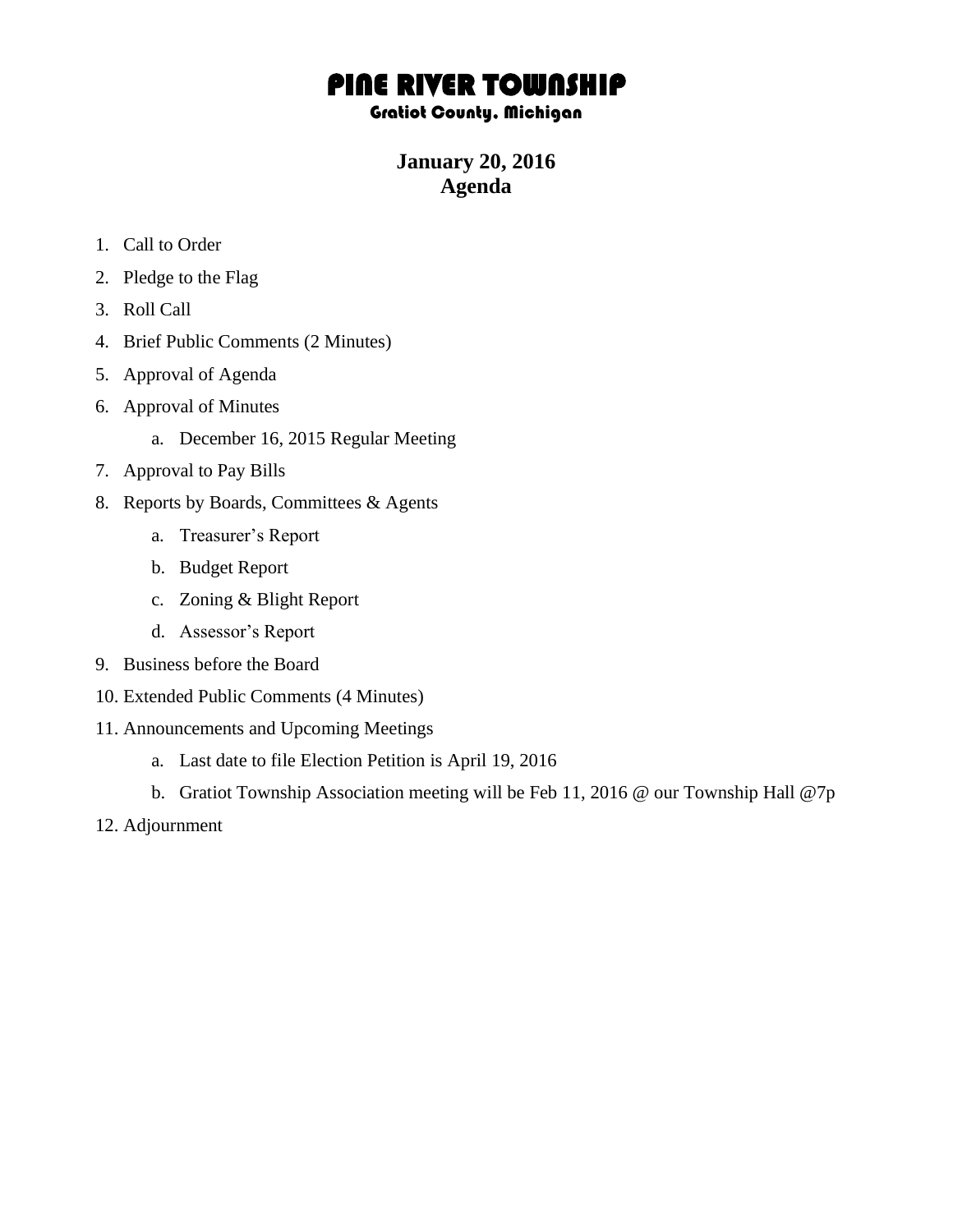## **MINUTES OF THE PINE RIVER TOWNSHIP BOARD MONTHLY MEETING JANUARY 20, 2016**

- 1. The regular monthly meeting of the Pine River Township Board was called to order at 7:00 pm by Clerk Rademacher at the Township Hall.
- 2. Pledge the flag: The board and the public said the pledge to the flag.
- 3. Roll Call: Moeggenborg: present, Baker: present, Beeson: absent, Rademacher: present, Best: present. (4) board members present (1) absent (Beeson).
- 4. Brief Public comments (2 minutes):

John Renneberg mentioned George Bailey was voted in as the new Chairperson for the Gratiot County Commissioners.

Tom & Mary Patterson asked if Grafton Rd. was going to be under road construction at some future date due to seeing Spicer Group personnel looking at drain / sewer lines recently along Grafton Rd.. The Board was not aware of any road construction projects but Supervisor Beeson would be calling Spicer to inquire.

The Patterson's also mentioned that road reflectors on the corner of Grafton & Monroe Rd. (M46) were knocked down and needed to be replaced. The County Road Commission will be called to replace them with new ones.

Lawrence Davidson asked the Board to consider extending the deadline he was given (Jan. 29, 2016) to repair or teardown a dangerous building on Hoffman Rd. (See below under Business before the Board).

5. Approve the Agenda:

Motion by Moeggenborg: second by Best: to approve the revised Agenda (added 9. a & 11.c) as presented. All present board members approved. Motion carried 4-0.

6. Approve the Minutes:

Motion by Moeggenborg: second by Best: to approve the Regular Meeting Minutes of December 16, 2015. All present board members approved. Motion carried 4-0.

## 7. Approval to Pay Bills:

Motion made by Moeggenborg: second by Best: to pay the bills as presented in the amount of \$ 26,244.13. All present board members approved. Motion carried 4-0.

## 8. Reports by Boards, Committees & Agents

- a. Treasurers Report Discussion; report placed on file.
- b. Budget Report Discussion: report placed on file.
- c. Zoning & Blight Officer Discussion: report placed on file
- d. Assessor Report Nothing to Discuss.
- e. Fire Services Nothing to Discuss.